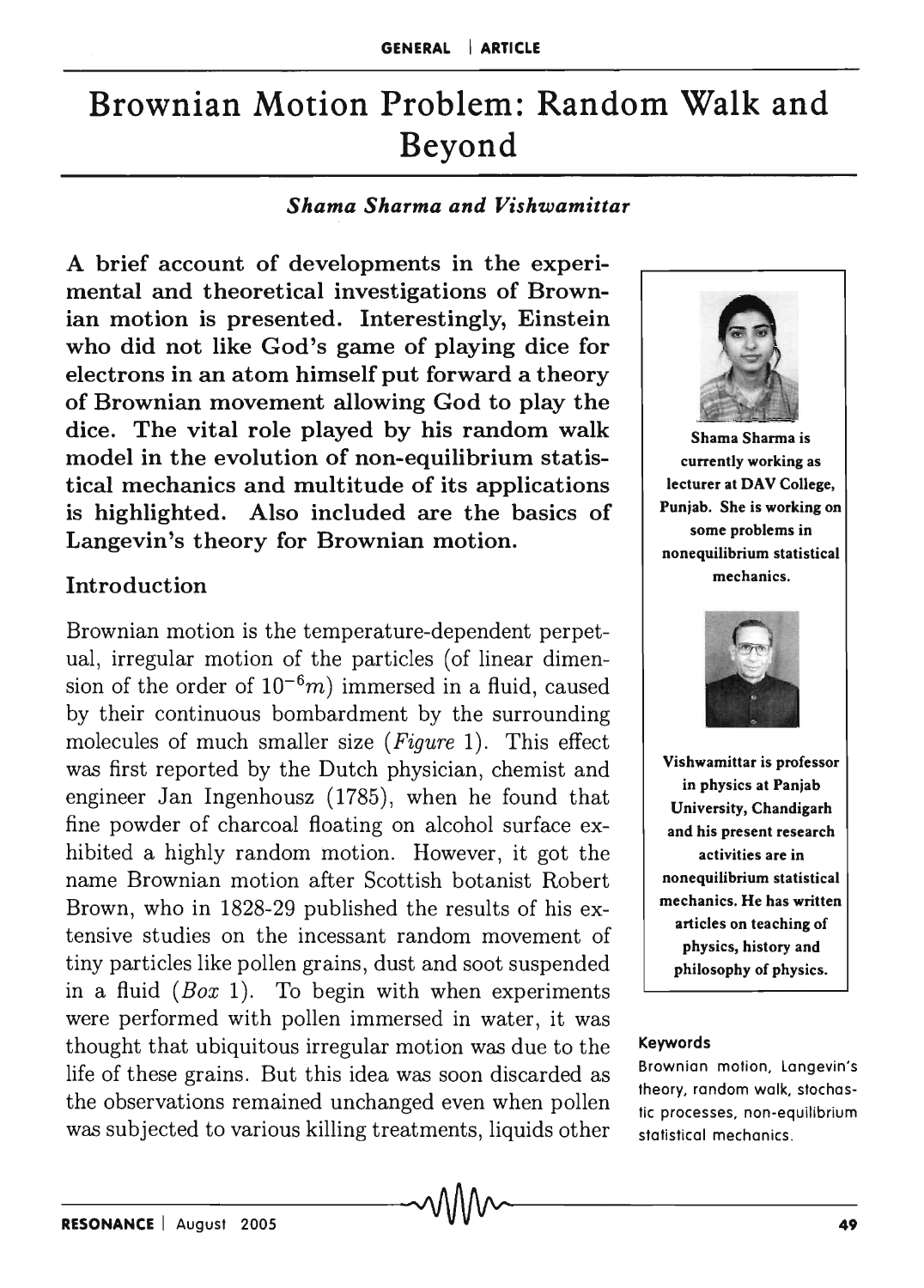Figure 1. Brownian motion of a fine particle immersed in a fluid.



than water were used and fine particles of glass, petrified wood, minerals, sand, etc were immersed in various liquids. Furthermore, possible causes like vibrations of building or the laboratory table, convection currents in the fluid, coagulation of particles, capillary forces, internal circulation due to uneven evaporation, currents produced by illuminating light, etc were considered but were found to be untenable.

An early realization of the consequences of the studies on Brownian motion was that it imposes limit on the precision of measurements by small instruments as these are under the influence of random impacts of the surrounding air.

### Box 1. Observing the Brownian Motion

One can observe Brownian movement by looking through an optical microscope with magnification  $10<sup>3</sup>$ 104 at a well illuminated sample of some colloidal solution (say milk drops put into water) or smoke particles in air. Alternately, we can mount a small mirror (area 1 or 2 mm<sup>2</sup>) on a fine torsion fiber capable of rotation about a vertical axis (as in suspension type galvanometer) in a chamber having air pressure of about  $10^{-2}$  torr and note the movement of the spot of light reflected from the mirror. The trace of the light spot is manifestation of angular Brownian motion of the mirror.

It may be pointed out that movement of dust particles in the air as seen in a beam of light through a window is not an example of Brownian motion as these particles are too large and the random collisions with air molecules are neither much imbalanced nor strong enough to cause Brownian movement.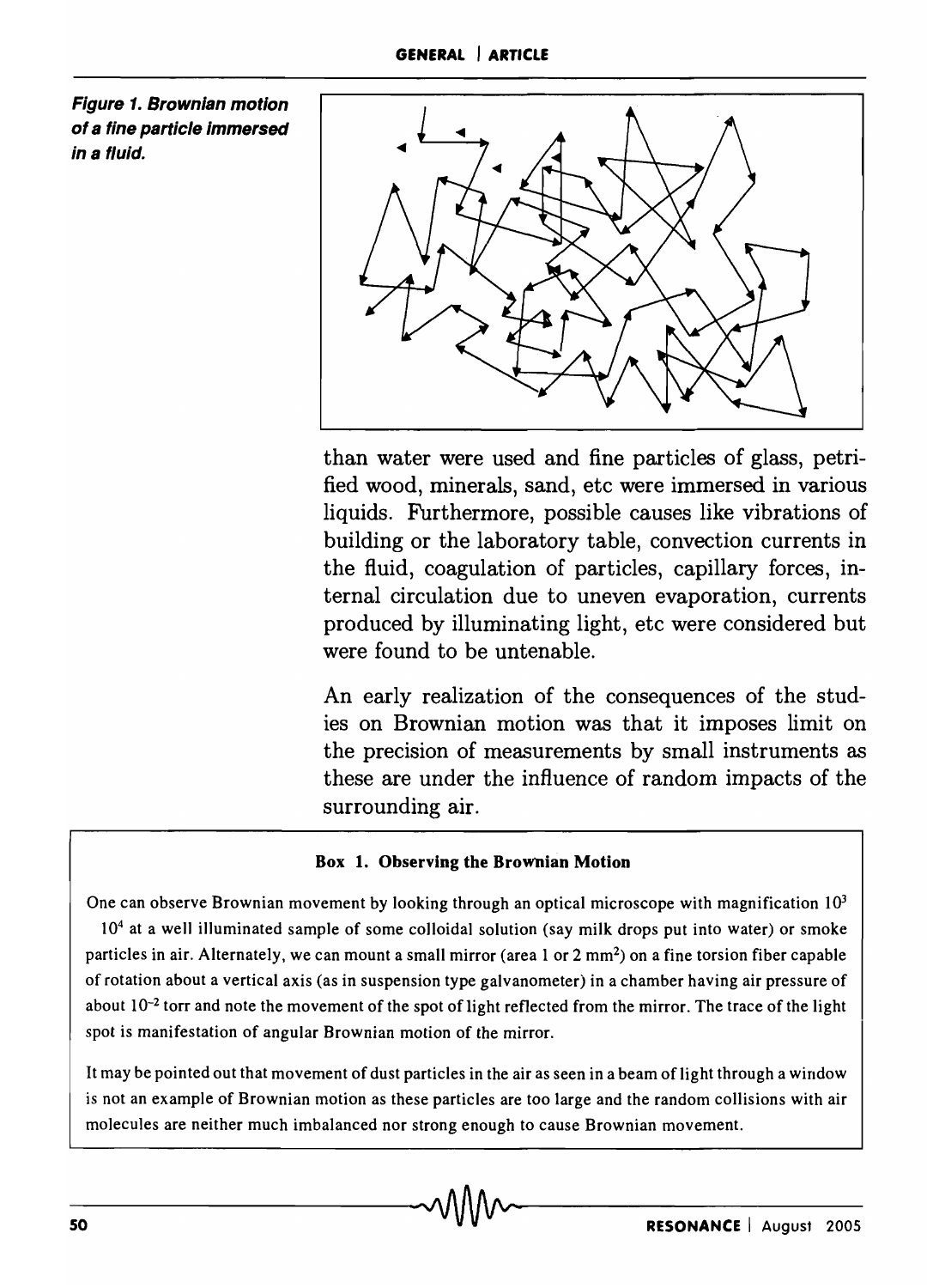In 1863, Wiener attributed Brownian motion to molecular movement of the liquid and this viewpoint was supported by Delsaux (1877-80) and Gouy (1888-95). On the basis of a series of experiments Gouy convincingly ruled out the exterior factors as causes of Brownian motion and argued in favour of contribution of the surrounding fluid. He also discussed the connection between Brownian motion and Carnot's principle and thereby brought out the statistical nature of the laws of thermodynamics. Such ideas put Brownian motion at the heart of the then prevalent controversial views about philosophy of science. Then, in 1900 Bachelier obtained a diffusion equation for random processes and thus, a theory of Brownian motion in his PhD thesis on stock market fluctuation. Unfortunately, this work was not recognized by the scientific community, including his supervisor Poincaré, because it was in the field of economics and it did not involve any of the relevant physical aspects.

Eventually, Einstein in a number of research publications beginning in 1905 put forward an acceptable model for Brownian motion<sup>1</sup>. His approach is known as 'random walk' or 'drunkards walk' formalism and uses the fluctuations in molecular collisions as the cause of Brownian movement. His work was followed by an almost similar expression for the time dependence of displacement of the Brownian particle by Smoluchowski in 1906, who started with a probability function for describing the motion of the particle. In 1908, Langevin gave a phenomenological theory of Brownian motion and obtained essentially the same formulae for displacement of the particle. Their results were experimentally verified by Perrin  $(1908 \text{ and onwards})^2$  using precise measurements on sedimentation in colloidal suspensions to determine the Avogadro's number. Later on, more accurate values of this constant and that of Boltzmann constant  $k$ were found out by many workers by performing similar experiments.

In 1863, Wiener attributed Brownian motion to molecular movement of the liquid.

<sup>1</sup> These are collected in the book. Albert Einstein Investigations on the theory of Brownian Movementedited with notes by R Furth (Dover Publications, New York.19561.

2 Review article entitled 'Brownian Movement and Molecular Reality' based on his work. has been translated into English by F Soddy and published by Taylor & Francis,London in 1910.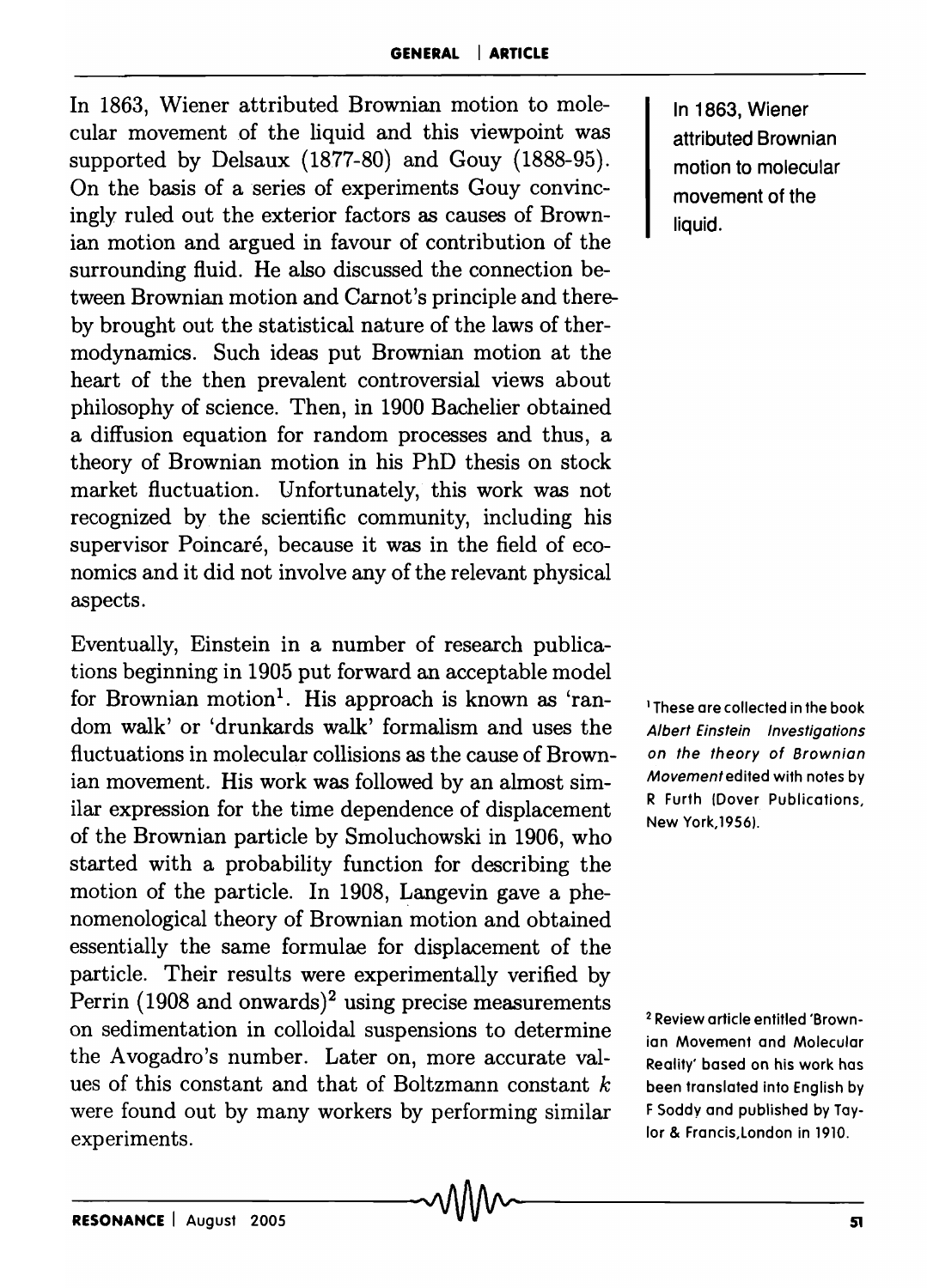The correctness of the random walk model and Langevin's theory made a very strong case in favour of molecular kinetic model of matter.

The techniques developed for the theory of Brownian motion form cornerstones for investigating a variety of phenomena.

The correctness of the random walk model and Langevin's theory made a very strong *case* in favour of molecular kinetic model of matter and unleashed a wave of activity for a systematic development of dynamical theory of Brownian motion by Fokker, Planck, Uhlenbeck, Ornstein and several other scientists. As such, during the last 100 years, concerted efforts by a galaxy of physicists, mathematicians, chemists, etc have not only provided a proper mathematical foundation to the physical theory but have also led to extensive diverse applications of the techniques developed.

The two basic ingredients of Einstein's theory were: (i) the movement of the Brownian particle is a consequence of continuous impacts of the randomly moving surrounding molecules of the fluid (the 'noise'); (ii) these impacts can be described only probabilistically so that time evolution of the particle under observation is also probabilistic in nature. Phenomena of this type are referred to *as* stochastic processes in mathematics and these are essentially non-equilibrium or irreversible processes. Thus, Einstein's theory laid the foundation of stochastic modeling of natural phenomena and formed the basis of development of non-equilibrium statistical mechanics, wherein generally, the Brownian particle is replaced by a collective property of a macroscopic system. Consequently, the techniques developed for the theory of Brownian motion form cornerstones for investigating a variety of phenomena (in different branches of science and engineering) that have their origin in the effect of numerous unpredictable and may be unobservable events whose individual contribution to the observed feature is negligible, but collective impact is observed in the form of rather rapidly varying stochastic forces and damping effect (see *Box 2).* 

The main mathematical aspect of the early theories of Brownian motion was the 'central limit theorem', which am- ounted to the assumption that for a sufficiently large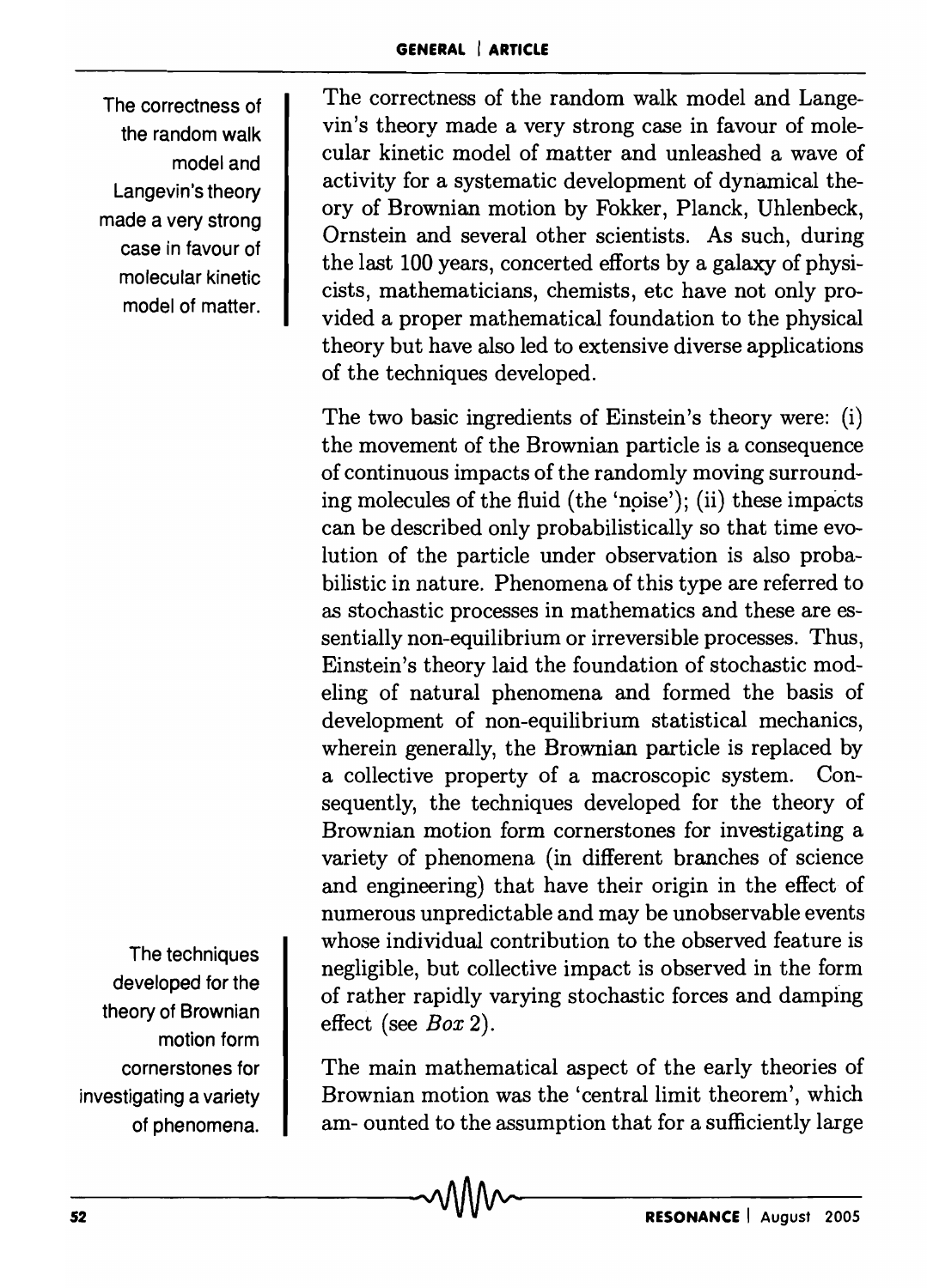#### Box 2. Brownian Motors

One of the topics of current research activity employing these techniques is referred to as Brownian motors. This phrase is used for the systems rectifying the inescapable thermal noise to produce unidirectional current of particles in the presence of asymmetric potentials. Their study is relevant for understanding the physical aspects involved in the movement of motor proteins, the design and construction of efficient microscopic motors, development of separation techniques for particles of micro- and nano-size, possible directed transport of quantum entities like electrons or spin degrees of freedom in quantum dot arrays, molecular wires and nano-materials; and to the fundamental problems of thermodynamics and statistical mechanics such as basing the second law of thermodynamics on statistical reasoning and depriving the Maxwell demon type devices of their mystique and the trade-off between entropy and information.

number of steps, the distribution function for random walk is quite close to a Gaussian. However, since the trajectory of a Brownian particle is random, it grows only as square root of time3 and, therefore, one cannot define its derivative at a point. To handle this problem, N Wiener (1923) put forward a measure theory which formed the basis of the so-called stable distributions or Levy distributions. As a follow-up of these and to give a firm footing to the theory of Brownian motion, Ito (1944), developed stochastic calculus and an alternative to Brownian motion - the Geometrical Brownian motion. This, in turn, led to extensive modeling for the financial market, where the balance of supply and demand introduces a random character in the macroscopic price evolution. Here the logarithm of the asset price is governed by the rules for Brownian motion. These aspects have enlarged the scope of applicability of theoretical methods far beyond Einstein's random walks. These concepts have been fruitfully exploited in a multitude of phenomena in not only physics, chemistry and biology but also physiology, economics, sociology and politics.

## The Random Walk Model for Brownian Motion

While tottering along, a drunkard is not sure of his steps; these may be forward or backward or in any other direction. Besides, each step is independent of the one

<sup>3</sup>This result will be obtained in the next section of this article; see equation (8).

> The main mathematical aspect of the early theories of Brownian motion was the 'central limit theorem', which states that the distribution function for random walk is quite close to a Gaussian.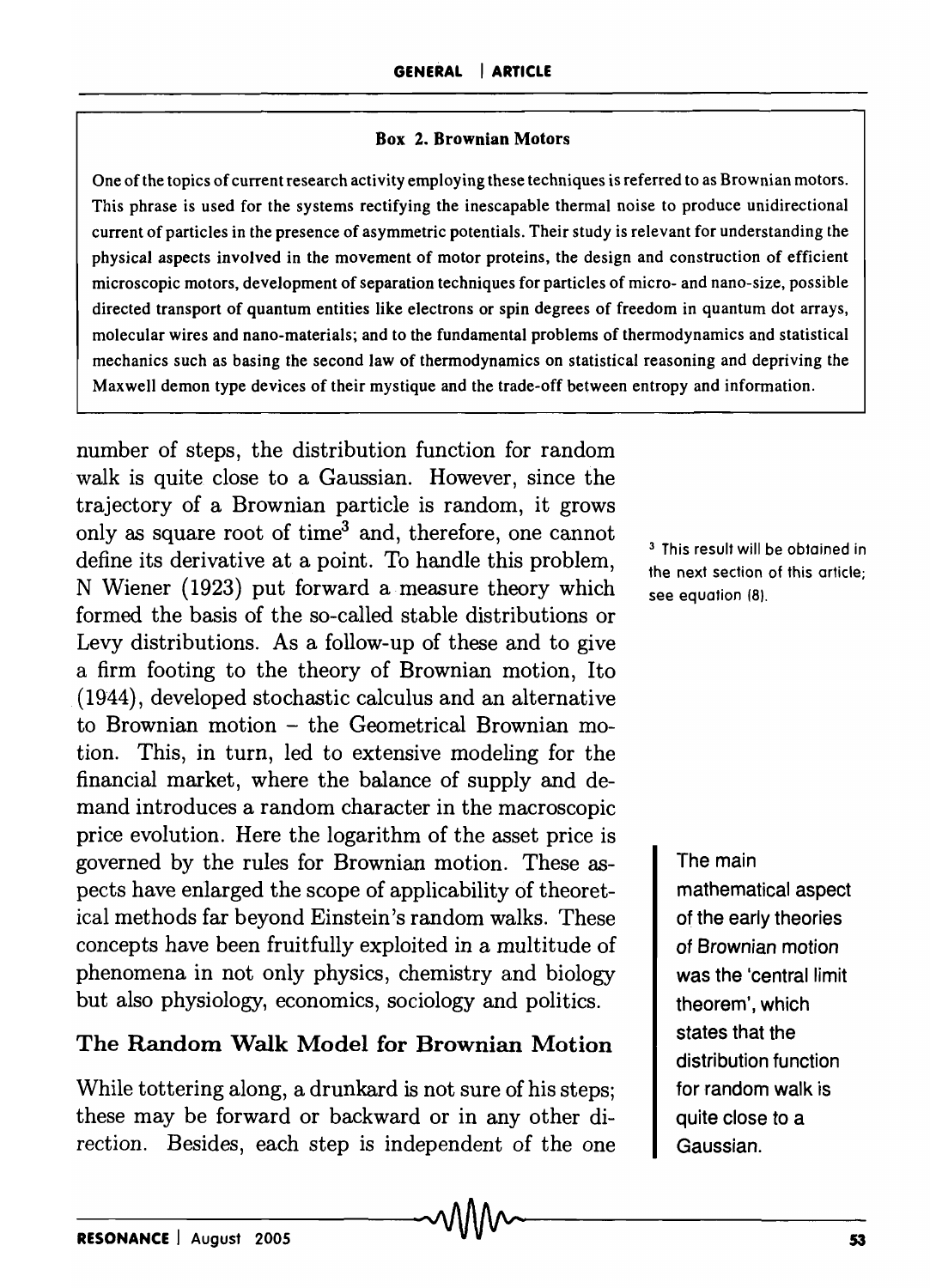taken. Thus, his motion is so irregular that nothing can be predicted about the next step. All one can talk about is the probability of his covering a specific distance in given time. Such a problem was originally solved by Markov and therefore, such processes are known as Markov processes. Einstein adopted this approach to obtain the probability of the Brownian particle covering a particular distance in time *t.* The randomness of the drunkard's walk has given this treatment the name 'random walk model' and in the *case* of a Brownian particle, the steps of the walk are caused by molecular collisions.

To simplify the derivation, we consider the problem in one-dimension along x-axis, taking the position of the particle to be 0 at  $t = 0$  and  $x(t)$  at time t and make the following assumptions.

1. Each molecular impact on the particle under observation takes place after the same interval  $\tau_0(10^{-8}s)$  so that the number of collisions in time t is  $n = t/\tau_0$  (of the order of  $10^8$ ).

2. Each collision makes the Brownian particle jump by the same distance  $\delta$  which turns out, we will see, to be about 1nm, for a particle of radius  $1\mu m$  in a fluid with the viscosity of water, at room temperature along either positive or negative direction with equal probability and  $\delta$  is much smaller than the displacement  $x(t)$  which we resolve through the microscope only on the scale of a  $\mu$ m of the particle.

3. Successive jumps of the particle are independent of each other.

4. At time  $t$ , the particle has net positive displacement  $x(t)$  (it could be equally well taken as negative) so that out of *n* jumps,  $m(=x(t)/\delta$ , of the order of 10<sup>3</sup>) extra jumps have taken place in positive direction. Since *n*  and  $m$  are quite large, these are taken as integers.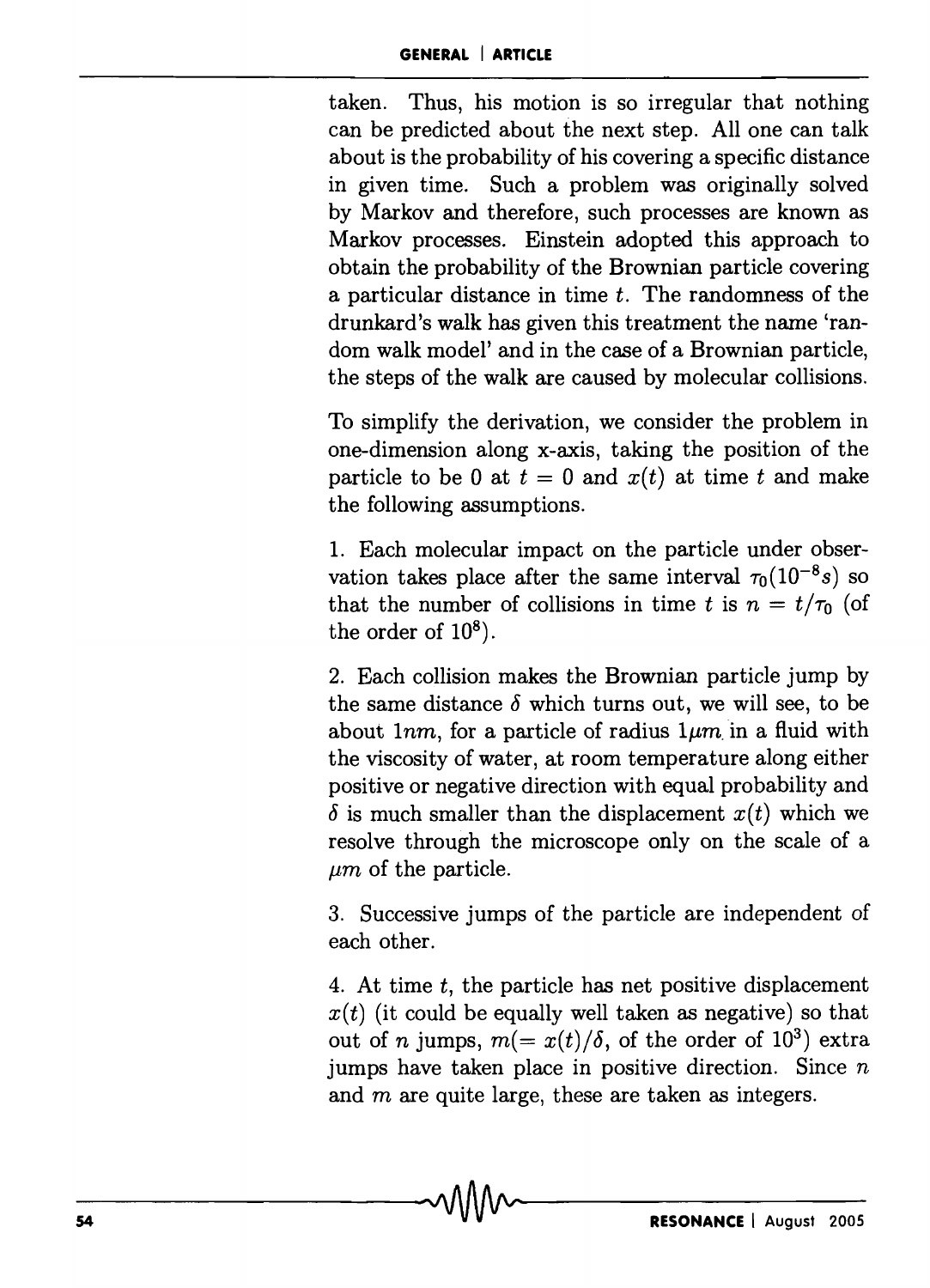In view of the four assumptions above, the total number of positive and negative jumps, respectively, is  $(n+m)/2$ and  $(n - m)/2$ . Since the probability that *n* independent jumps, each with probability 1/2, have a particular sequence is  $(1/2)^n$ , the probability of having m extra positive jumps is given by

$$
P_n(m) = (1/2)(1/2)^n \{n!/[(n+m)/2]![(n-m)/2]!\},\tag{1}
$$

where the factor (1/2) comes from normalization  $\Sigma_m$  $P_n(m) = 1$ . While writing this expression, we have not used any restriction on  $n$  and  $m$  except that both are integers. So it holds good even for small  $n$  and  $m$ . Note that both  $n$  and  $m$  are either even or odd. As an illustration, if we consider 8 jumps, then the probabilities for  $m = 0, 2, 4$  and 8 are 35/256, 7/64, 7/128 and 1/512, respectively.

For large *n* we can use the approximation  $n! = (2\pi n)^{1/2}$  $(n/e)^n$ , so that for large n and m, equation(1) finally becomes

$$
P_n(m) = (1/2n)^{1/2} \exp(-m^2/2n). \tag{2}
$$

Substituting  $m = x/\delta$  and  $n = t/\tau_0$ , this yields the probability for the particle to be found in the interval *x*  to  $x + dx$  at time *t* as

$$
P(x)dx = (1/4\pi Dt)^{1/2} \exp(-x^2/4Dt)dx, \qquad (3)
$$

with  $D = \delta^2/2\tau_0$ . It may be mentioned that taking m to be large mathematically means that  $\delta$  is infinitesimally small for a finite value of *x.* This aspect has enabled us to switch over from discrete step random walk to a continuous variable *x* in the above expression.

In order to understand the physical significance of the symbol D, recall that if the linear number density of suspended particles in a fluid is  $N(x, t)$  and their concentration is different in different regions, diffusion takes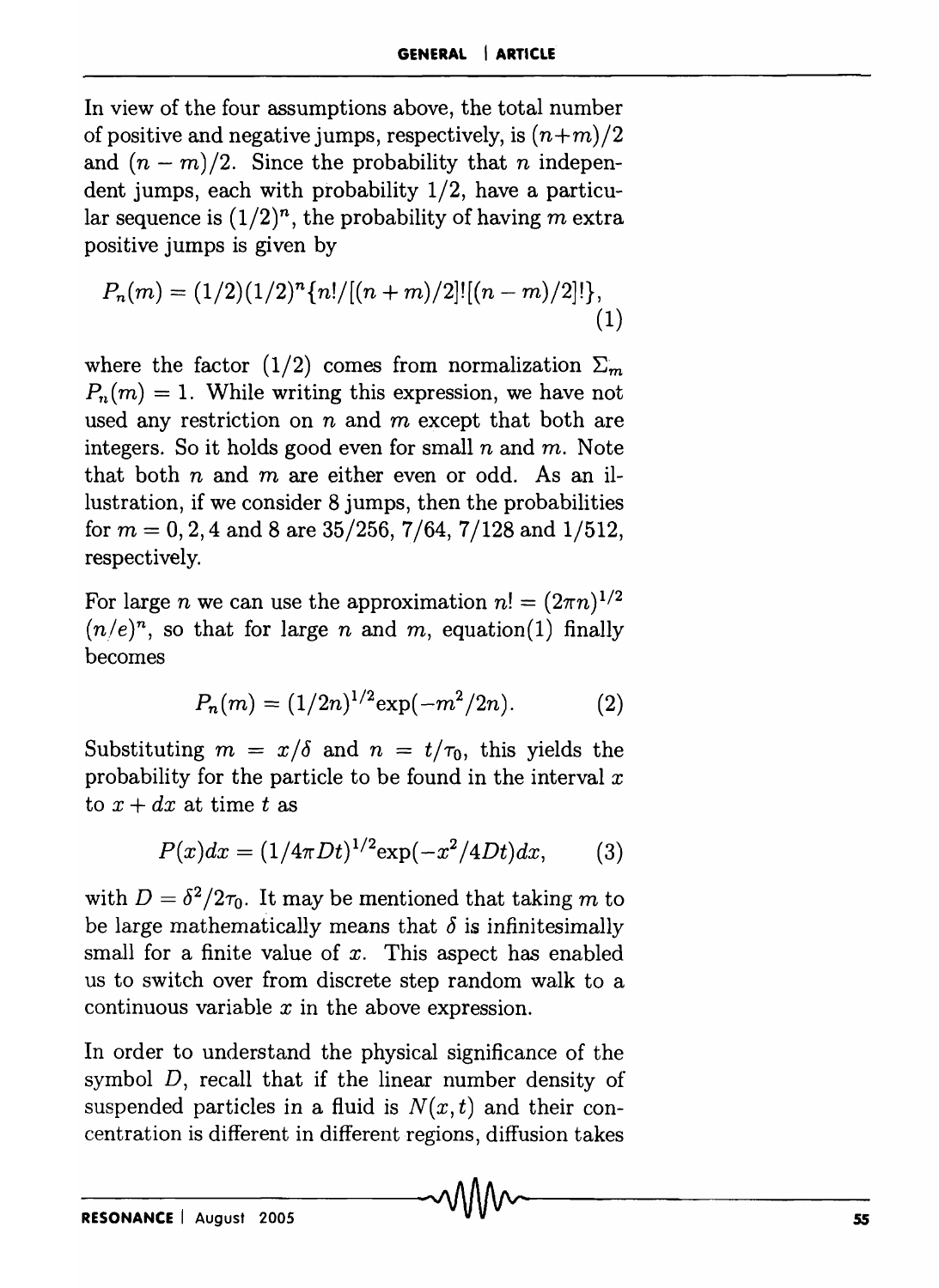place. This is governed by the diffusion equation

$$
D_0(\partial^2 N(x,t)/\partial x^2) = \partial N(x,t)/\partial t,\tag{4}
$$

where  $D_0$  is the diffusion coefficient. Equation (4) has one of the solutions as

$$
N(x,t) = (N_{\text{tot}}/\sqrt{4\pi D_0 t}) \exp(-x^2/4D_0 t)
$$
 (5)

Here,

$$
N_{\text{tot}} = \int_{-\infty}^{\infty} N(x, t) dx \tag{6}
$$

is the total number of particles along the x-axis. Obviously,  $N(x, t)/N_{\text{tot}}$  corresponds to  $P(x)$  if we identify *D* as  $D_0$ , i.e,  $\delta^2/2\tau_0$  as diffusion coefficient. In other words,  $P(x)$  is a solution of the diffusion equation meaning thereby that the random walk problem is intimately related with the phenomenon of diffusion. In fact, the random walk model is a microscopic phenomenon of diffusion.

A look at (3) shows that the probability function describing the position of the particle at time  $t$  is Gaussian with dispersion *2Dt (Figure* 2) implying spread of the peak width as square root of *t.* Furthermore, mean values of  $x(t)$  and  $x^2(t)$  turn out to be

$$
\langle x(t) \rangle = 0 \quad \text{and} \quad \langle x^2(t) \rangle = 2Dt. \tag{7}
$$

Since  $\langle x(t) \rangle = 0$ , the physical quantity of interest is  $\langle x^2(t) \rangle$ . So what one measures experimentally is the root mean square displacement of the Brownian particle given by

$$
x_{\rm rms} = \langle x^2(t) \rangle^{1/2} = (2Dt)^{1/2} \tag{8}
$$

The proportionality of root mean square displacement of the Brownian particle to the square root of time is a typical consequence of the random nature of the process

The proportionality of root mean square displacement of the Brownian particle to the square root of time is a typical consequence of the random nature of the process.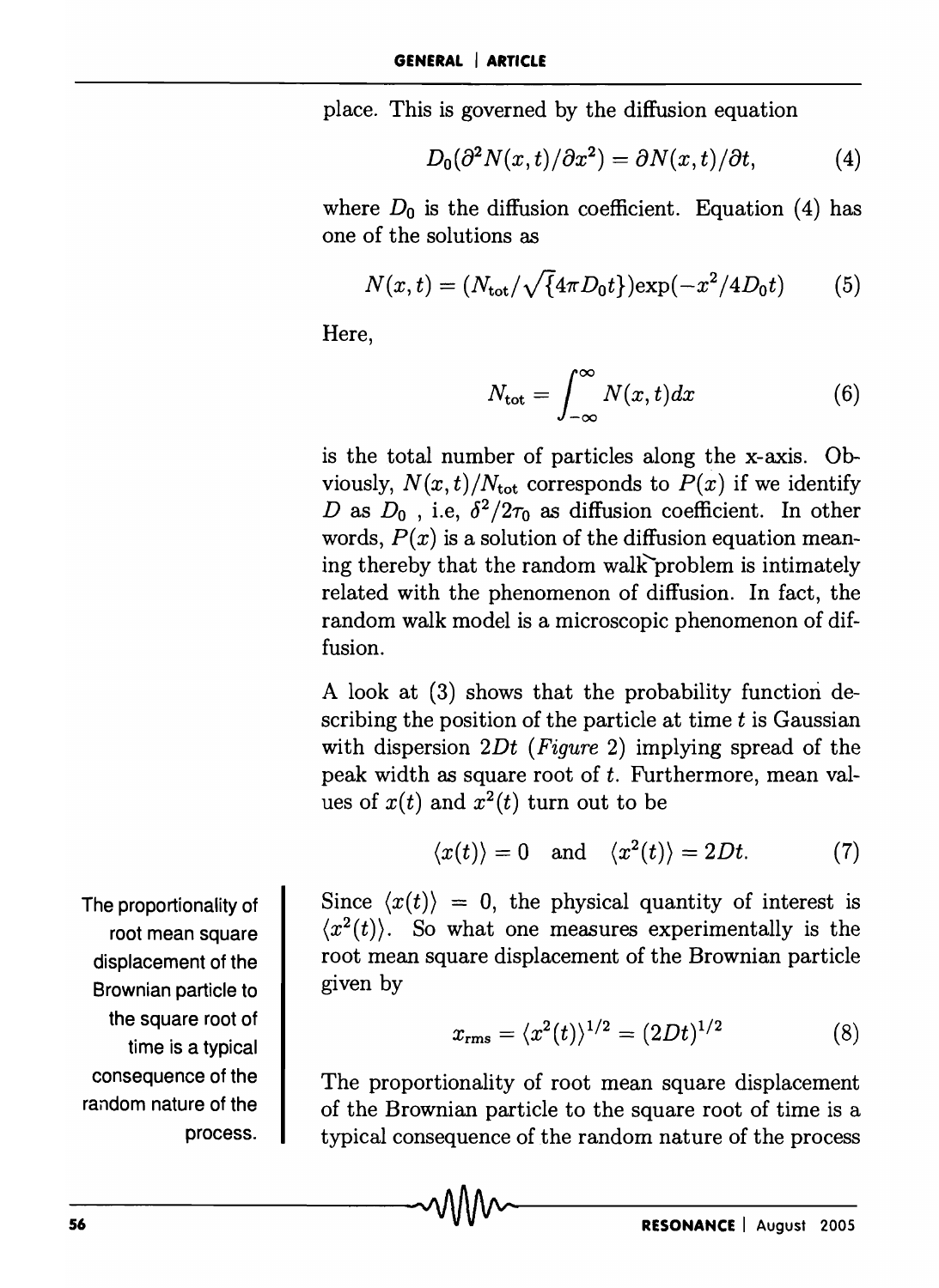



and is in contrast with the result of usual mechanical predictable and reversible motion where displacement varies as *t.* For three dimensional motion, the above expression becomes

$$
\langle r^2(t)\rangle = \langle x^2(t)\rangle + \langle y^2(t)\rangle + \langle z^2(t)\rangle = 6Dt.
$$
 (9)

From equation (7), we have

$$
D = \langle x^2(t) \rangle / 2t, \tag{10}
$$

which connects the macroscopic quantity diffusion constant *D* or  $D_0$  with the microscopic quantity the mean square displacement due to jumps. It gives us a direct relationship between the diffusion process, which is irreversible, and Brownian movement that has its origin in random collisions. In other words, irreversibility has something to do with the random fluctuating forces acting on the Brownian particle due to impacts of the molecules of the surrounding fluid.

Figure 2. Plot of  $(4\pi Dt)^{1/2}$  $P(x)$  (equation(3)) versus x for  $D = 5.22 \times 10^{-13} \text{ m}^2 \text{ s}^{-1}$  and x varying from *5.0* mm to *5.0* mm corresponding to t values 1s (the innermost curve), 2s (the middle curve), and 4s (the outermost curve ).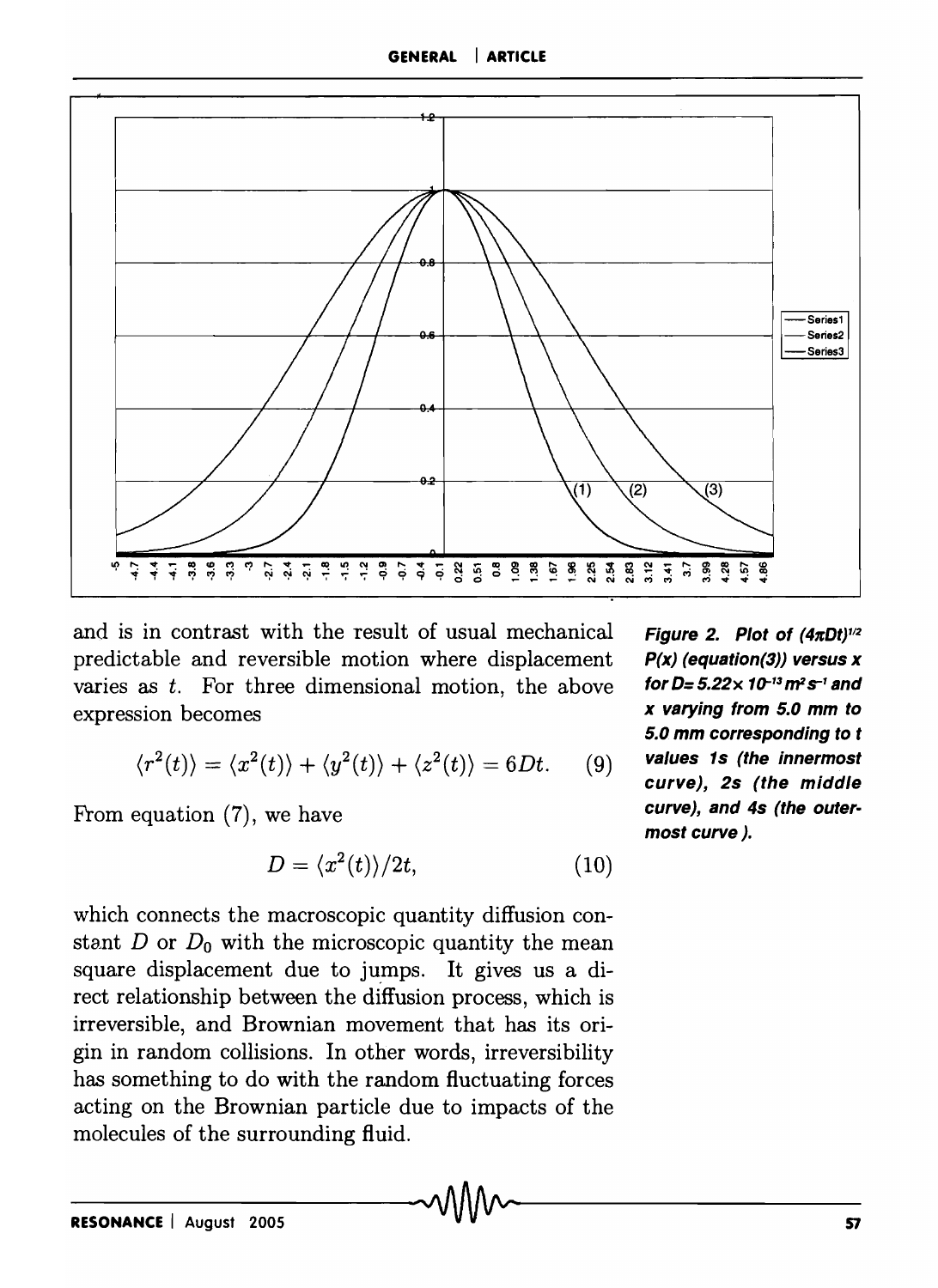<sup>4</sup>One such well-investigated topic is that of quantum random walks - a natural extension of classical random walks. Though the main emphasis in these studies has been on bringing out the differences in their behaviour as compared to the classical analogs, it is believed that this knowledge will be helpful in developing algorithms that can be run on a quantum computer as and when it is practically realized.

The successful use of the concept of random walk in the theory of Brownian motion encouraged physicists to exploit it in different fields involving stochastic processes. <sup>4</sup>

# **Langevin's Theory of Brownian Motion**

The intimate relationship between irreversibility and randomness of collisions of the fluid molecules with the Brownian particle (mentioned above) prompted Langevin (1908) to put forward a more logical theory of Brownian movement. However, before proceeding further, we digress to consider the motion of a hockey ball of mass  $M$  being hit quickly by different players. Its motion is governed by two factors. The frictional force  $f_d$  between the surface of ball and the ground tends to slow it down, while the impact of the hit with the stick by a player increases its velocity. The effect of the latter, of course, is quite random as its magnitude as well as direction depend upon the impulse of the hit. Since a hit lasts for only a very short time, we represent the magnitude  $f_i$  of corresponding force at time  $t_i$  by a Dirac delta function  $(Box 3)$  of strength  $C_i$ 

$$
f_j(t) = C_j \delta(t - t_j), \qquad (11)
$$

and write the equation of motion pertaining to this force as

$$
M|d\mathbf{v}/dt| = f_j. \tag{12}
$$

To find the effect of the hit in changing the velocity, we substitute  $(11)$  into  $(12)$ , integrate on both the sides with respect to time over a small time interval around  $t_i$  and use the property of delta function to get

$$
M|\Delta \mathbf{v}_j| = C_j. \tag{13}
$$

Here,  $\Delta v_i$  is the change in velocity brought about by the hit at time  $t = t_i$ . Now, the hits applied by different players can be in any direction, the total force exerted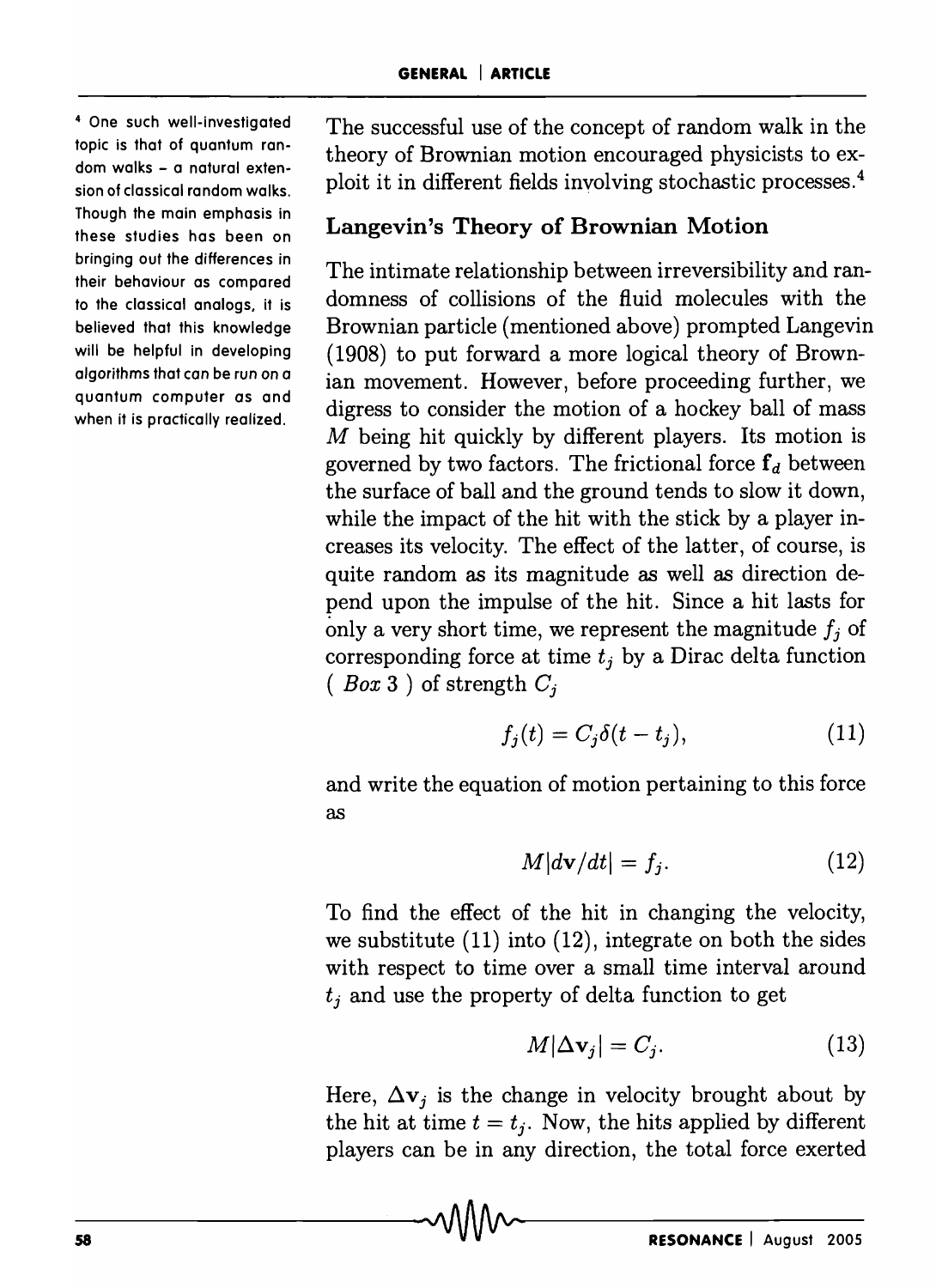#### Box 3. The Dirac Delta Function

Many times we come across problems in which the sources or causes of the observed effects are nearly localized or almost instantaneous. Some such examples are: point charges and dipoles in electrostatics; impulsive forces in dynamics and acoustics; peaked voltages or currents in switching processes; nuclear interactions, etc. To handle such situations, we use what is known as Dirac delta function. It represents an infinitely sharply peaked function given, for one-dimensional case, by

$$
\delta(x - x_0) = \begin{cases} 0 & x \neq x_0 \\ \infty & x = x_0 \end{cases}
$$

but such that its integral over the whole range is normalized to unity:

$$
\int_{-\infty}^{\infty} \delta(x - x_0) dx = 1.
$$

Its most important property is that for a continuous function  $f(x)$ 

$$
\int_{-\infty}^{\infty} f(x)\delta(x-x_0)dx = f(x_0).
$$

Thus,  $\delta(x - x_0)$  acts as a sieve that selects from all possible values of *f(x)* its value at the point  $x_0$ , where the  $\delta$  function is peaked. Accordingly, the above result is sometimes called sifting property of  $\delta$  function.

on the ball in a finite time interval will be obtained by summing up the above expression over a sequence of hits made taking into account the directions of the hits. This force can be written as

$$
\mathbf{f}_r(t) = \sum_j C_j \phi_j \delta(t - t_j), \qquad (14)
$$

where  $\phi_j$  is unit vector in the direction of hit at time  $t = t<sub>j</sub>$ . The subscript r in (14) has been used to indicate the randomness of the force vector. Thus, the total force acting on the ball at any time t will be  $f_d + f_r$  and its equation of motion will read

$$
M d\mathbf{v}/dt = \mathbf{f}_d + \mathbf{f}_r. \tag{15}
$$

Furthermore, if a very large number of hits are applied quickly over a long time interval as compared to the impact time, all possible directions  $\phi_i$  will occur completely randomly with equal probability. Accordingly,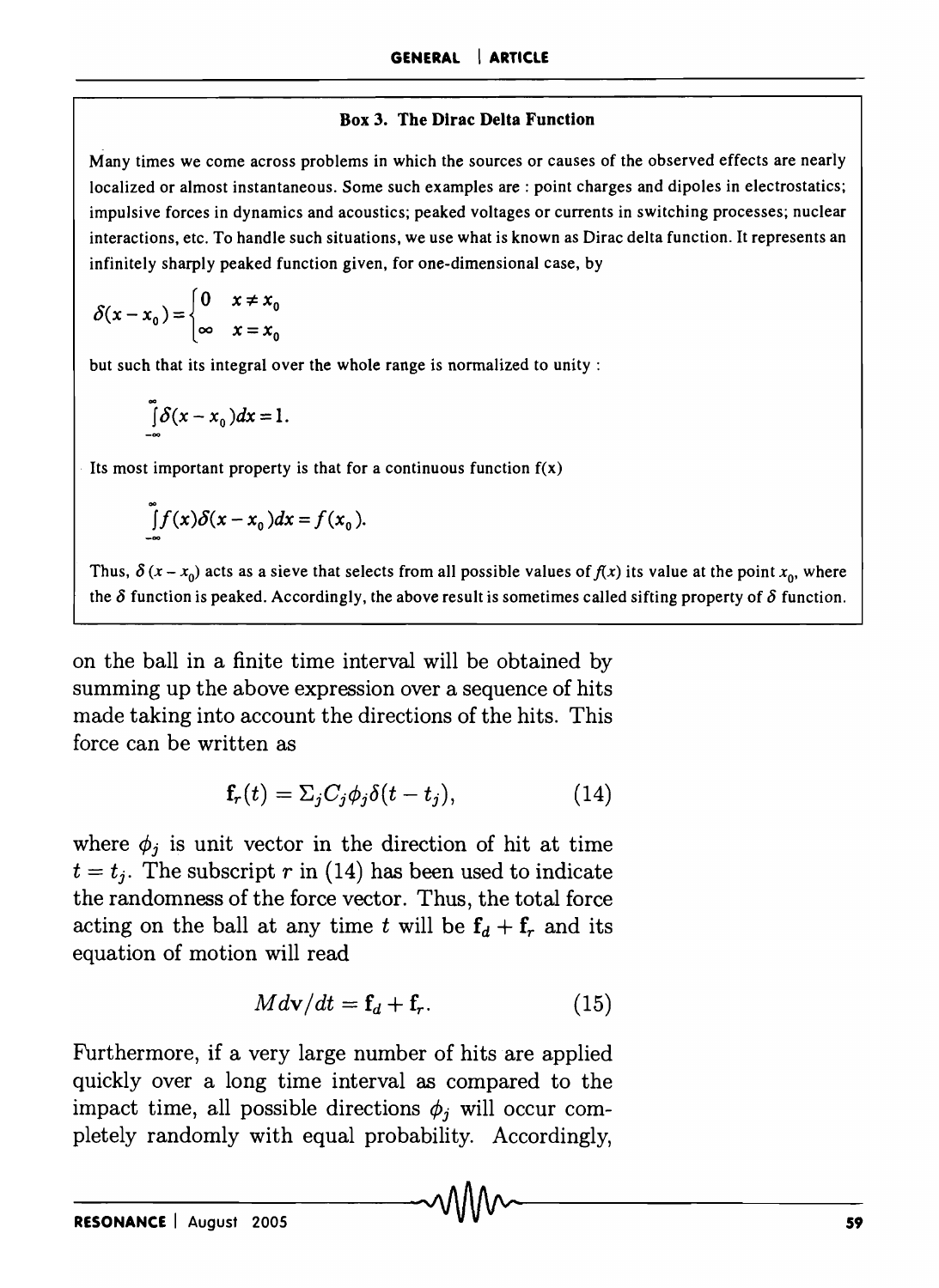Figure 3. A large Brownian particle surrounded by randomly moving relatively smaller molecules of the fluid.



average value of  $f_r$  will be zero, i.e.,

$$
\langle {\bf f}_r(t) \rangle = 0
$$

Reverting to the Langevin's theory, we consider Brownian particle in place of the hockey ball in the above illustration and make the following simplifying assumptions.

1. The Brownian particle experiences a time-dependent force  $f(t)$  only due to molecular impacts from the surrounding particles *(Figure* 3) and there is no other external force ( such as gravitational, Coulombic, etc.) acting on it.

2. The force  $f(t)$  is made up of two parts:  $f_d$  and  $f_r(t)$ . The former is an averaged out, systematic or steady force due to frictional or viscous drag of the fluid, while the latter is a highly fluctuating force or noise arising from the irregular continuous bombardment by the fluid molecules. The equation of motion of the particle is given by (15).

3. The steady force  $f_d$  is governed by the Stokes formula *(Box* 4) so that

$$
\mathbf{f}_d = -\gamma \mathbf{v}.\tag{16}
$$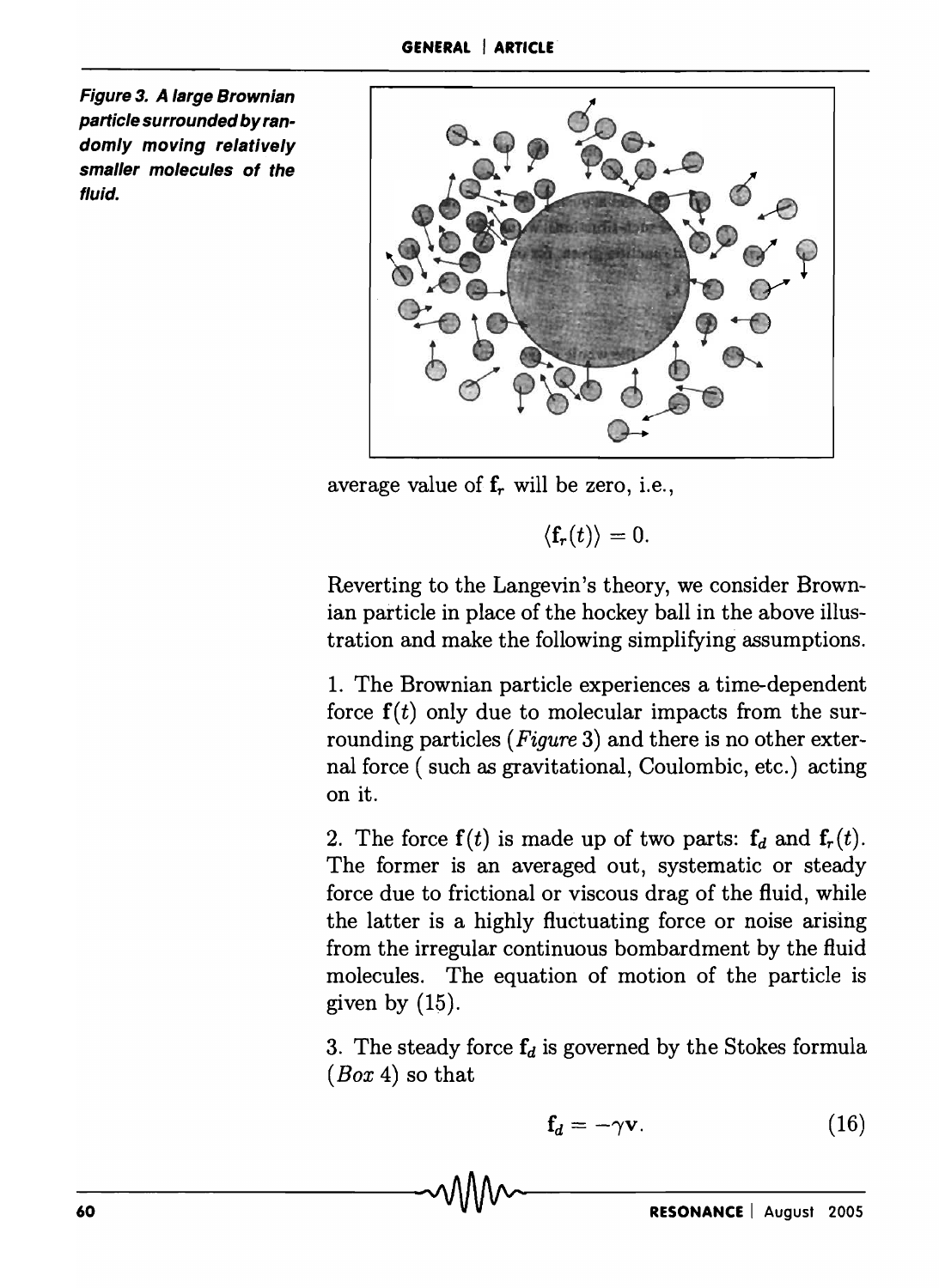#### **Box 4. Stokes Formula**

Following Stokes we assume that a perfectly rigid body (say, a sphere) with completely smooth surface and linear dimension I is moving through an incompressible, viscous fluid (viscosity  $\eta$ , density  $\rho$ ) having an infinite extent in such a manner that there is no slip between the body and the layers of the fluid in its contact, with such a speed v that the motion is streamlined and the Reynolds number R ( $= v l \rho/\eta$ ) is very small (strictly speaking vanishingly small), then the viscous drag force  $f_a$  on the body is proportional to velocity v, i.e.  $f_x = -\gamma v$ ; and the constant  $\gamma$  depends on the geometry of the body. For example, it is 6 $\pi n a$ for a sphere of radius a and is 16  $\eta a$  for a plane circular disc of radius a moving perpendicular to its plane.

Here,  $\gamma$  is viscous drag coefficient and

$$
1/\gamma = |\mathbf{v}|/|\mathbf{f}_d| \tag{17}
$$

is mobility of the Brownian particle. The drag coefficient depends upon viscosity  $\eta$  of the fluid, geometry as well as size of the Brownian particle. For a spherical particle of radius *a,* 

$$
\gamma = 6\pi \eta a. \tag{18}
$$

4. The coefficient of viscous drag  $\gamma$  is a constant, having the same value in all parts of the fluid and at all times.

5. The random force  $f_r(t)$  is independent of  $v(t)$  and varies extremely fast as compared to it so that over a long time interval (much larger than the characteristic relaxation time  $\tau$ ), the average of  $f_r(t)$  vanishes (as elaborated above for a hockey ball), i.e.,

$$
\langle \mathbf{f}_r(t) \rangle = 0. \tag{19}
$$

This essentially amounts to saying that the collisions are completely independent of each other or are uncorrelated.

Substituting (16) into (15), we get

$$
M(d\mathbf{v}/dt) = -\gamma \mathbf{v} + \mathbf{f}_r(t), \qquad (20)
$$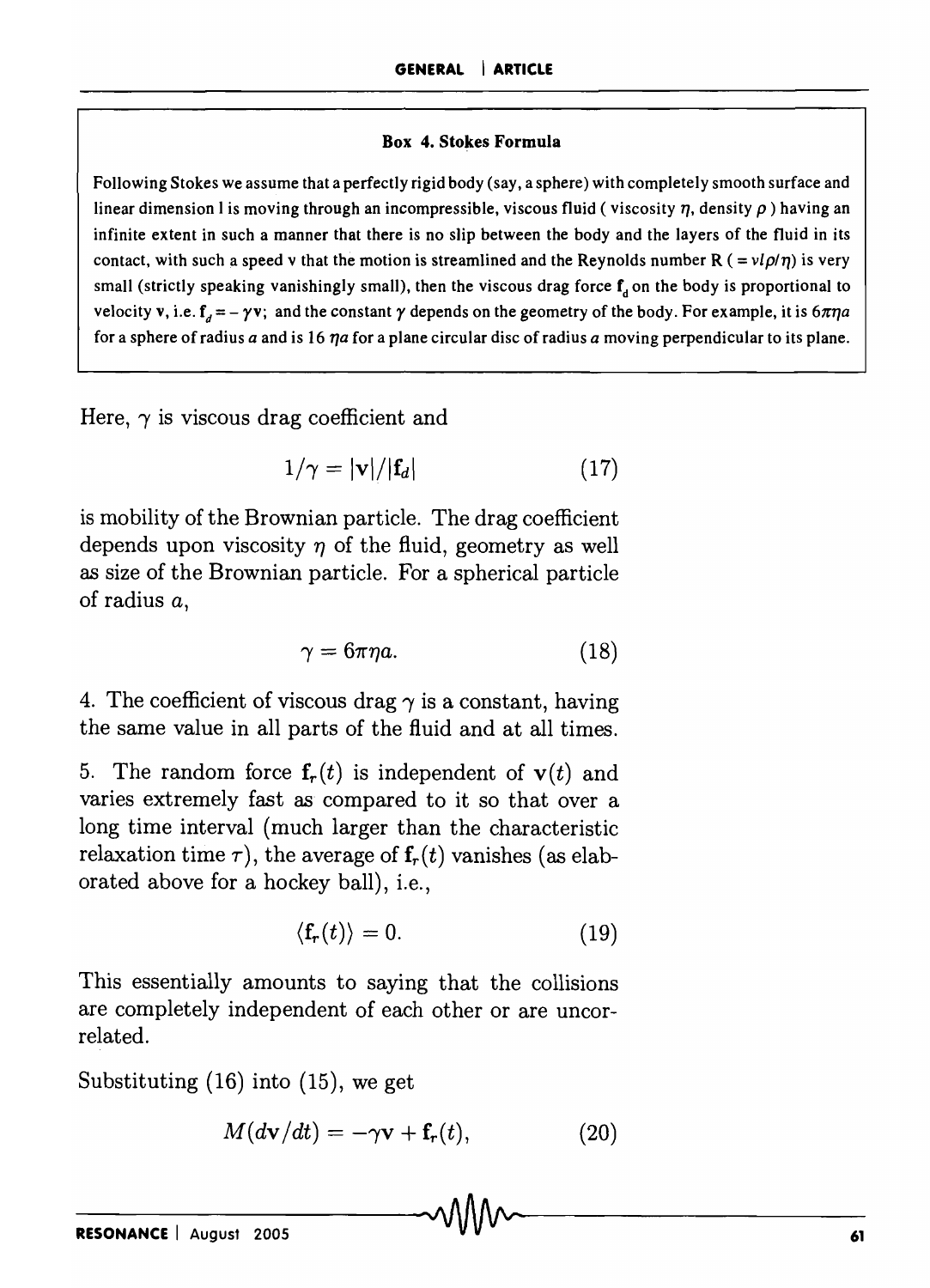where  $f_r(t)$  satisfies the condition given in (19). This is the celebrated Langevin equation for a free Brownian particle.  $f_r(t)$  is usually referred to as 'stochastic force'; (20) is the stochastic equation of motion and is the basic equation used for describing a stochastic process. The solution to (20) reads

$$
\mathbf{v}(t) = \mathbf{v}(0) \exp(-t/\tau) + \exp(-t/\tau) \int_0^t \exp(u/\tau) \mathbf{A}(u) du,
$$
\n(21)

and gives us the drift velocity of the Brownian particle. Here,

$$
\tau = M/\gamma \tag{22}
$$

is the relaxation time of the particle and

$$
\mathbf{A}(t) = \mathbf{f}_r(t)/M \tag{23}
$$

is the stochastic force per unit mass of the Brownian particle and is generally called 'Langevin force'.

It may be mentioned that the first term in (21) is the damping term and it tries to exponentially reduce the value of  $v(t)$  to make it essentially dead. On the other hand, the second term involving Langevin force or noise creates a tendency for  $v(t)$  to spread out over a continually increasing range of values due to integration and, thus, keeping it alive. Consequently, the observed value of drift velocity at any time *t* is an outcome of these two opposing tendencies.

From (19) and (23), it is clear that  $\langle \mathbf{A}(t) \rangle = 0$  so that the average value of drift velocity in (21) becomes

$$
\langle \mathbf{v}(t) \rangle = \mathbf{v}(0) \exp(-t/\tau). \tag{24}
$$

Obviously, average drift velocity of the Brownian particle decays exponentially with a characteristic time *T* till it becomes zero. This is a typical result for dissipative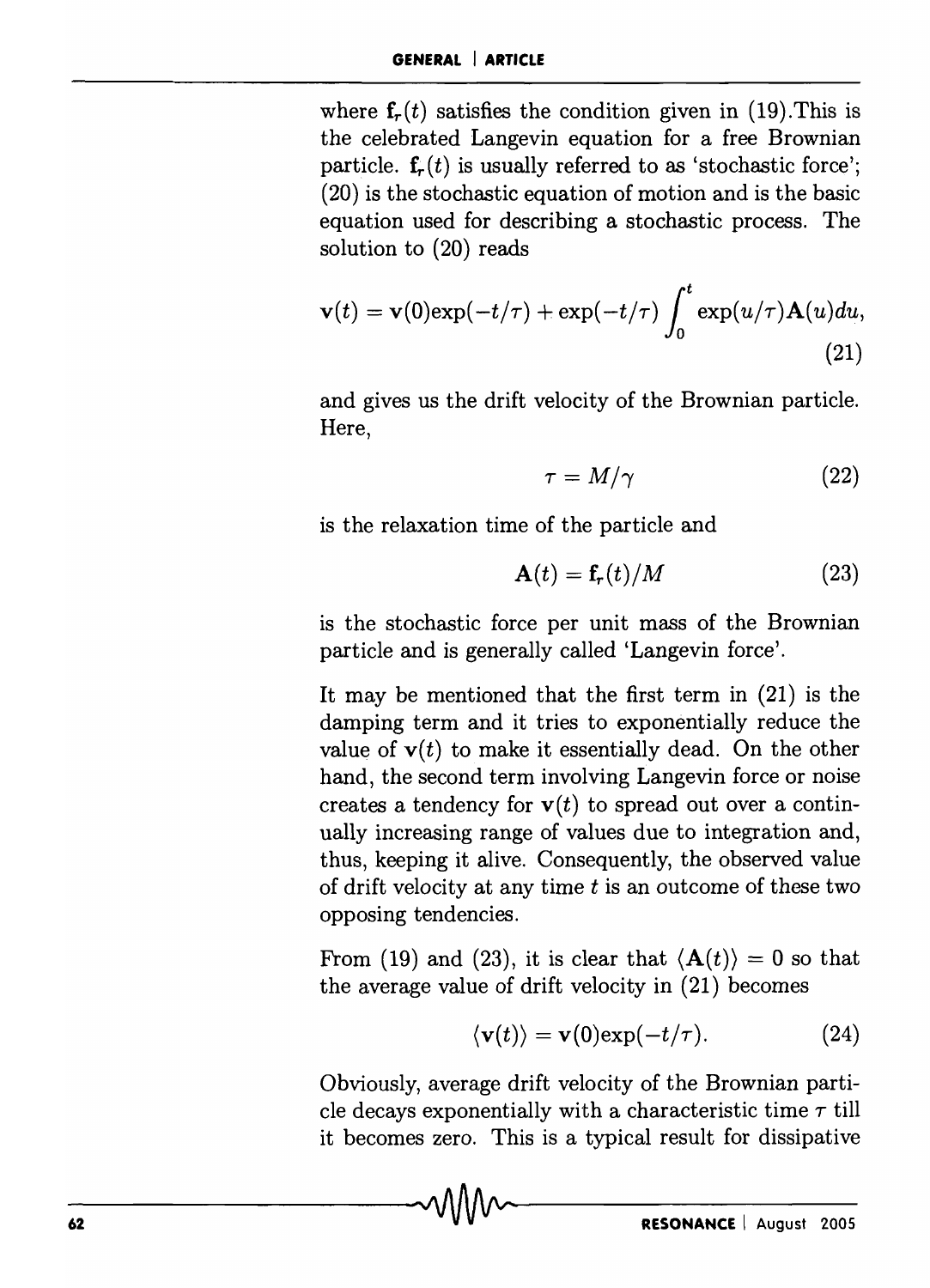or irreversible processes. But, this is physically not acceptable as ultimately the particle must be in thermal equilibrium with its surroundings at ambient temperature and, therefore, cannot be at rest. So we consider  $\langle v^2(t) \rangle = \langle v(t) . v(t) \rangle$ . Substituting for  $v(t)$  from (21) and using the fact that  $\langle \mathbf{A}(t) \rangle = 0$ , we have

$$
\langle v^2(t)\rangle=v^2(0){\rm exp}(-2t/\tau)+{\rm exp}(-2t/\tau)\times
$$

$$
\int_0^t \int_0^t \exp(u_1 + u_2) / \tau) K(u_2 - u_1) du_1 du_2, \qquad (25)
$$

where

$$
K(u_2 - u_1) = \langle \mathbf{A}(u_1). \mathbf{A}(u_2) \rangle.
$$
 (26)

It is called autocorrelation function for the Langevin force  $A(u)$  and involves  $u_2 - u_1$  to emphasize the fact that for Brownian motion it depends upon the time interval  $u_2 - u_1$  rather than actual values of  $u_1$  and  $u_2$ . We assume that  $K(u_2 - u_1)$  is an even function of its argument and is significant only for  $u_2$  almost equal to  $u_1$ . Using these ideas when the double integral in (25) is evaluated, we get<sup>5</sup>

$$
\langle v^2(t) \rangle = v^2(0) + [v^2(\infty) - v^2(0)][1 - \exp(-2t/\pi)].
$$
\n(27)

5 For details of this step see Statistical Mechanics by R K Pathria listed at the end.

Here,  $\langle v^2(\infty) \rangle$  is the mean square velocity of the Brownian particle for infinitely large value of *t* and is expected to be the value corresponding to the situation when the system is in equilibrium at temperature *T* Thus, from equipartition theorem

$$
(1/2)Mv2(\infty) = (3/2)kT
$$
 (28)

 $\sim$ 

As a special case if  $v^2(0)$  equals the equipartition value  $3kT/M$ , then  $\langle v^2(t) \rangle = v^2(0) = 3kT/M$  implying that if the system has attained statistical equilibrium then it would continue to be so throughout.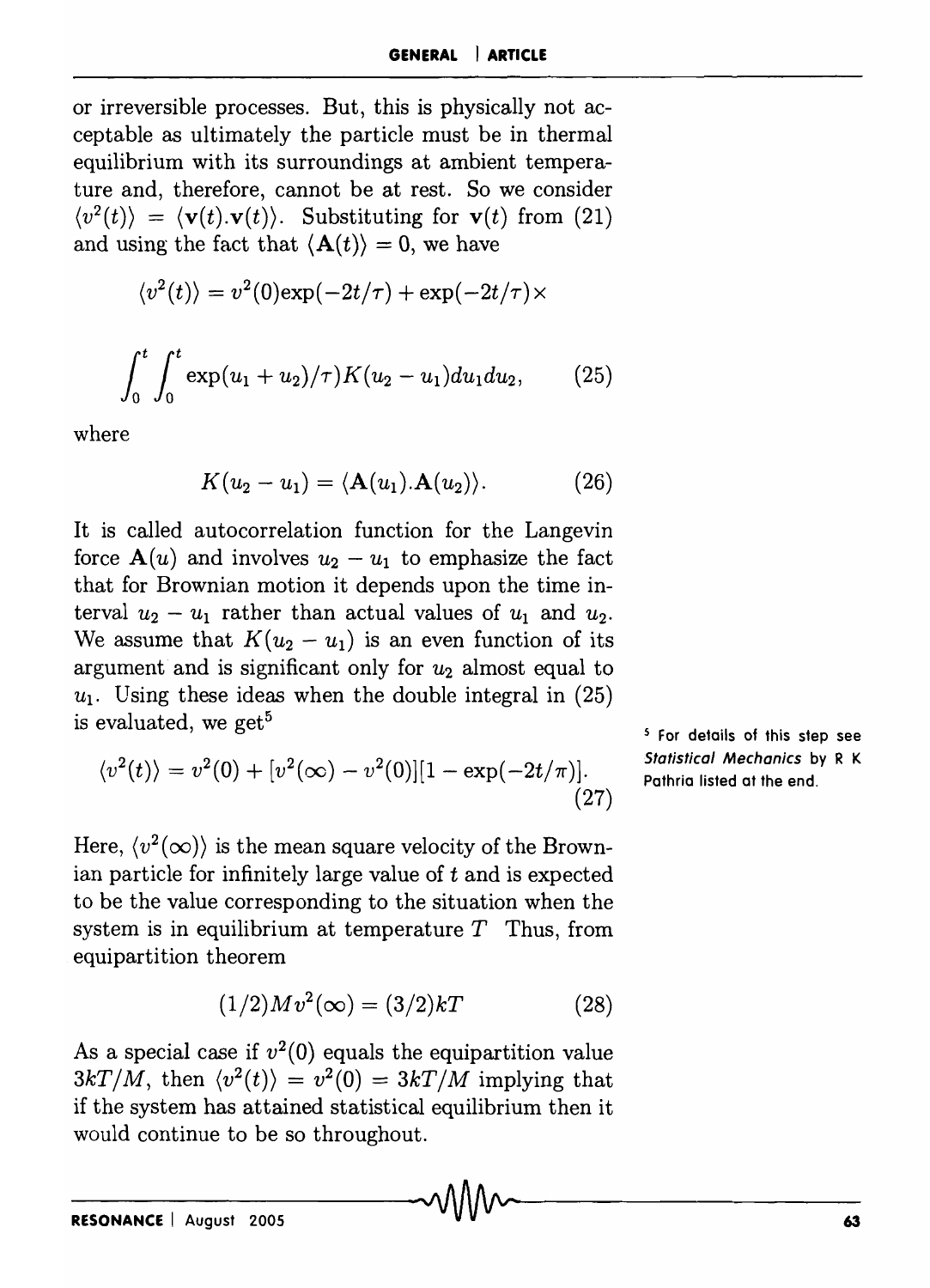It may be noted that multiplying (20) with  $r(t)/M$ , where  $r(t)$  is the instantaneous position of the Brownian particle, we finally get

$$
d^2\langle r^2\rangle/dt^2 + (1/\tau)(d\langle r^2\rangle/dt) = 2\langle v^2(t)\rangle; \tag{29}
$$

here  $\langle v^2(t) \rangle$  is given by (27). This second order differential equation, on being solved, gives

$$
\langle r^2(t) \rangle = v^2(0)\tau^2 \{ 1 - \exp(-t/\tau) \}^2 - (3kT/M)\tau^2 \times
$$

$$
\{ 1 - \exp(-t/\tau) \} \{ 1 - \exp(-t/\tau) \} + (6kT\tau/M)t. \quad (30)
$$

For t very small as compared to  $\tau$  it yields

$$
\langle r^2(t) \rangle = v^2(0)t^2, \tag{31}
$$

so that root mean square displacement  $r_{\text{rms}} = \langle r^2(t) \rangle^{1/2}$ is proportional to *t* as for a reversible process. On the other hand, for  $t \gg \tau$ , we get

$$
\langle r^2(t) \rangle = (6kT\tau/m)t = (6kT/\gamma)t \tag{32}
$$

implying that

$$
r_{\rm rms}(t) = (6kT/\gamma)^{1/2} t^{1/2}.
$$
 (33)

Expression (32) becomes identical to (9) if we take

$$
D = kT/\gamma, \tag{34}
$$

which in view of (18) reads

$$
D = kT/6\pi\eta a \tag{35}
$$

for a spherical Brownian particle. Equation (34) is usually known as 'Einstein relation' Obviously, it gives a relationship between the diffusion coefficient and mobility of the particle and hence the viscosity of the fluid. Thus, viscosity of a medium is a consequence of fluctuating forces arising from their continuous and random motion and is an irreversible phenomenon.

The Einstein relation gives a relationship between the diffusion coefficient and mobility of the particle and hence the viscosity of the fluid. Thus, viscosity of a medium is a consequence of fluctuating forces arising from their continuous and random motion and is an irreversible phenomenon.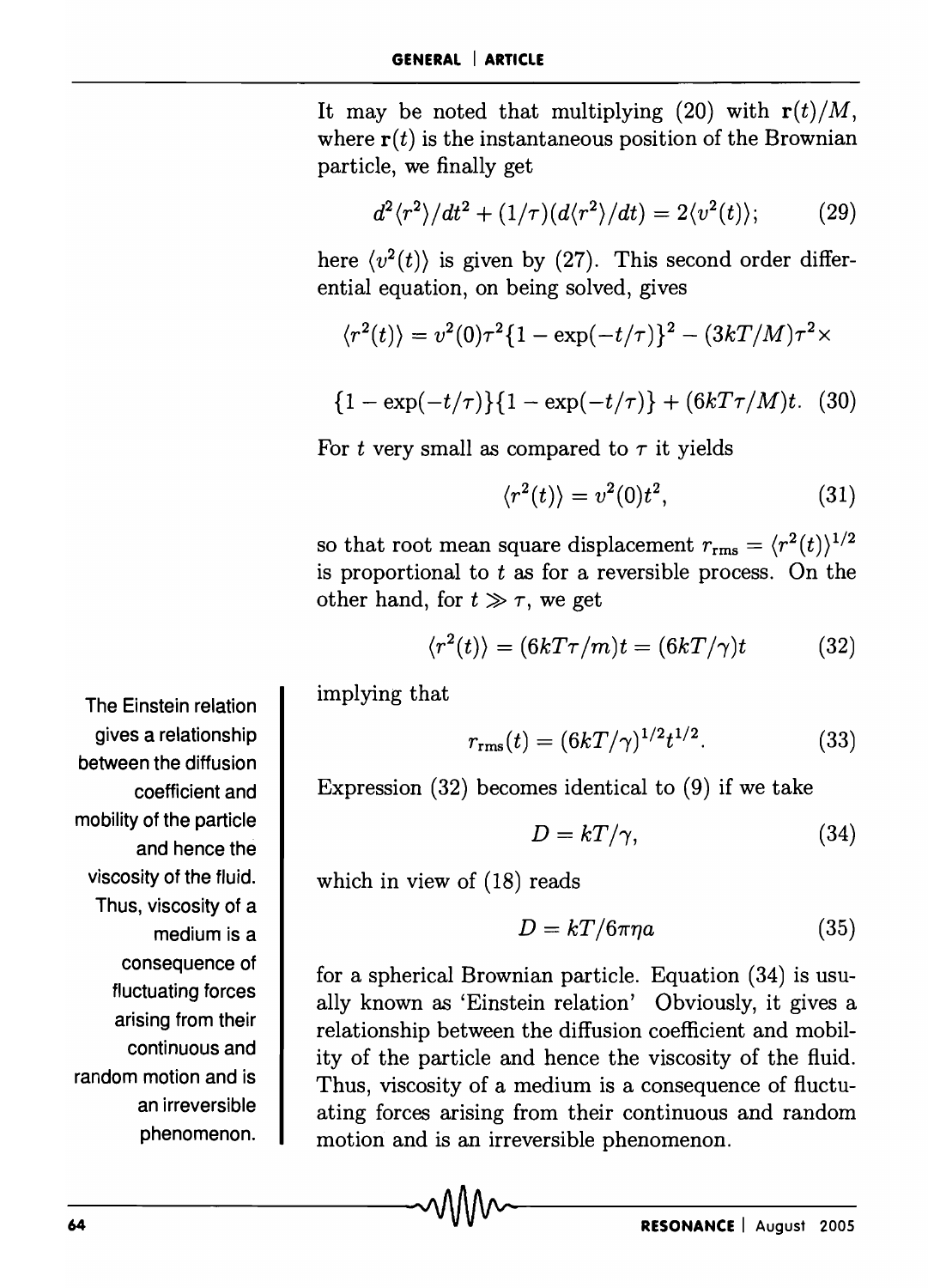At this stage it is in order to mention one of the experimental observations by Perrin and Chaudesaigues. They studied the mean square displacement of gamboge particles of radius  $0.212 \ \mu m$  in a medium with viscosity 0.0012  $Nm^{-2}$ s and maintained at a temperature of 186 K. The values found along the x-axis at times 30, 60, 90 and 120 seconds, respectively, were 45, 86.5, 140,  $195 \times 10^{-12} m^2$ . These give the mean value of squared displacement for 30 seconds as  $48.75 \times 10^{-12} m^2$ . Now, from (7) and (35), we have

$$
\langle x^2(t)\rangle = (kTt/3\pi\eta a),\qquad(36)
$$

which on substituting the above listed values yields  $k =$  $1.36 \times 10^{-23}$  JK<sup>-1</sup>. Clearly, it is quite close to the accepted value of the Boltzmann constant except that the deviation is reasonably large.

It may be mentioned that the Langevin equation (equation (20)) was based on the assumptions enumerated in the beginning of this section. However, in a real system being used for the observation of Brownian motion, some external force  $f_{ext}(t)$  may be present; the viscous drag force  $f_d$  may be a function of higher powers of velocity or some other function of  $\mathbf{v}(t)$ ; the drag coefficient may not be a constant and rather may depend upon v, *t* or even position. In such a case this equation is modified to a general form

$$
M(d\mathbf{v}/dt) = -\gamma(\mathbf{v}, x, t)F(\mathbf{v}) + \mathbf{f}_r(t) + \mathbf{f}_{\text{ext}}(t). \tag{37}
$$

It is worthwhile to point out that the Langevin equations can also be obtained by assuming the Brownian particle to be interacting bilinearly with a large number of harmonic oscillators constituting a heat bath<sup>6</sup>. This approach yields explicit expressions for the drag force  $f_d$  as well as the stochastic force or noise  $f_r(t)$  and, thus, provides better insight into their mechanism but still does not make the theory very rigorous<sup>7</sup>. The latter task is achieved by using the so called master equation *M(dv* / *dt)* = -,(v, *x, t)F(v)* + *fret)* + *fext(t).* (37) 6 This derivation is given, e.g., in article 1.6 in Nonequilibrium Statistical Mechanics by R Zwanzig (Oxford University Press, Oxford, 2001).

<sup>7</sup> See R Zwanzig, J. Stat. Phys., Vo1.9, p.21S, 1973.